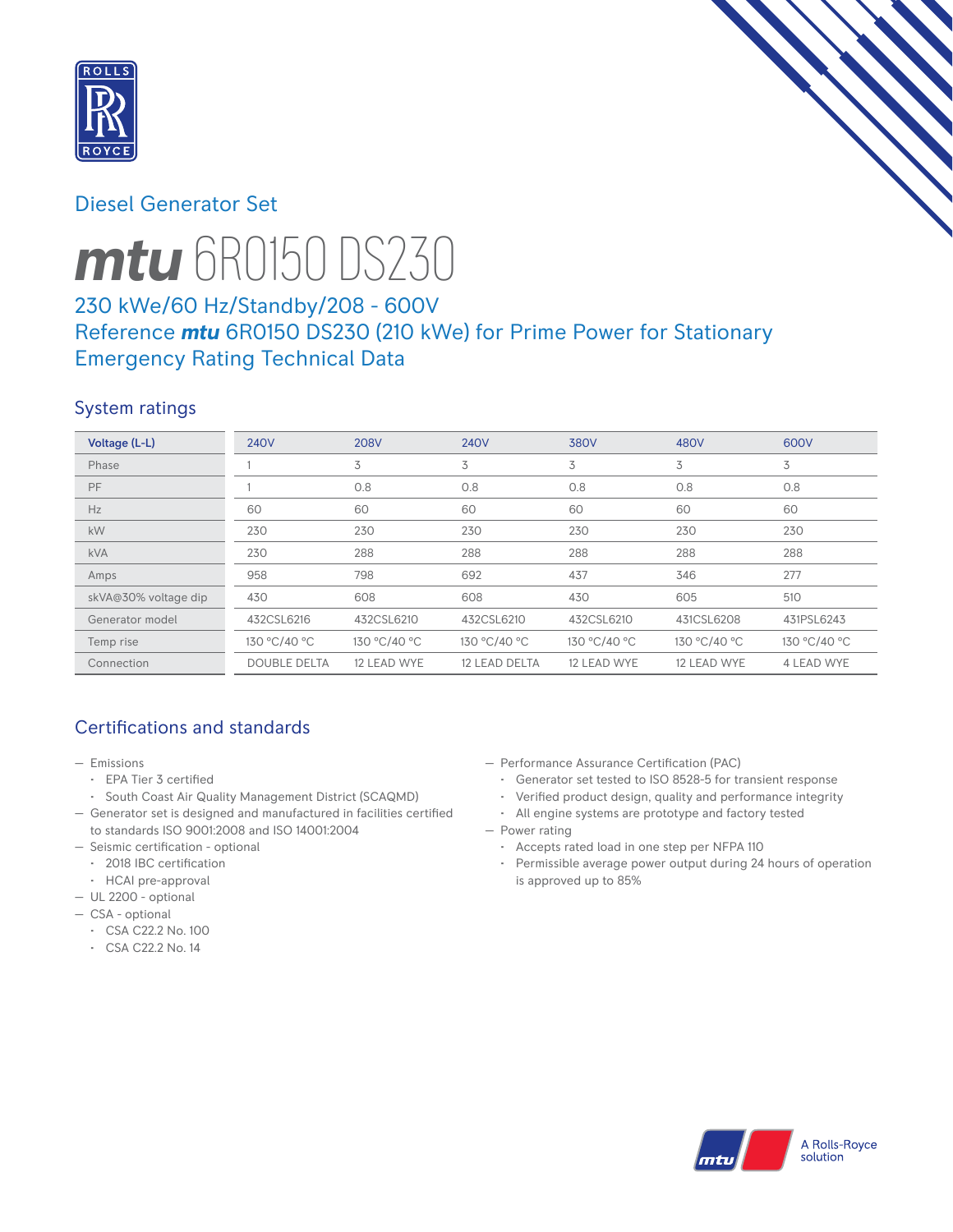## Standard features \*

- Single source supplier
- Global product support
- Two (2) Year/3,000 Hour Basic Limited Warranty
- 6090HF484 diesel engine
	- 9.0 liter displacement
	- Common rail fuel injection
	- 4-cycle
- Engine-generator resilient mounted
- Complete range of accessories
- Cooling system
- Integral set-mounted
	- Engine-driven fan

# Standard equipment \*

## Engine

- Air cleaner
- Oil pump
- Oil drain extension and shut-off valve
- Full flow oil filter
- Open crankcase ventilation
- Jacket water pump
- Thermostat
- Blower fan and fan drive
- Radiator unit mounted
- Electric starting motor 24V
- Governor electronic isochronous
- Base formed steel
- SAE flywheel and bell housing
- Charging alternator 24V
- Battery rack and cables
- Flexible fuel connectors
- Flexible exhaust connection
- EPA certified engine

## **Generator**

- NEMA MG1, IEEE, and ANSI standards compliance for temperature rise and motor starting
- Sustained short circuit current of up to 300% of the rated current for up to 10 seconds
- Self-ventilated and drip-proof
- Superior voltage waveform
- Digital, solid state, volts-per-hertz regulator
- Brushless alternator with brushless pilot exciter
- 4 pole, rotating field
- 130 °C maximum standby temperature rise
- 1-bearing, sealed
- Flexible coupling
- Full amortisseur windings
- 125% rotor balancing
- 3-phase voltage sensing
- $\pm$  1% voltage regulation no load to full load
- 100% of rated load one step
- 5% maximum total harmonic distortion
- Generator
	- Brushless, rotating field generator
	- 2/3 pitch windings
	- 300% short circuit capability with optional Permanent Magnet Generator (PMG)
- Digital control panel(s)
	- UL recognized, CSA certified, NFPA 110
	- Complete system metering
	- LCD display

## Digital Control Panel(s)

- Digital metering
- Engine parameters
- Generator protection functions
- Engine protection
- CANBus ECU communications
- Windows®-based software
- Multilingual capability
- Communications to remote annunciator
- Programmable input and output contacts
- UL recognized, CSA certified, CE approved
- Event recording
- IP 54 front panel rating with integrated gasket
- NFPA 110 compatible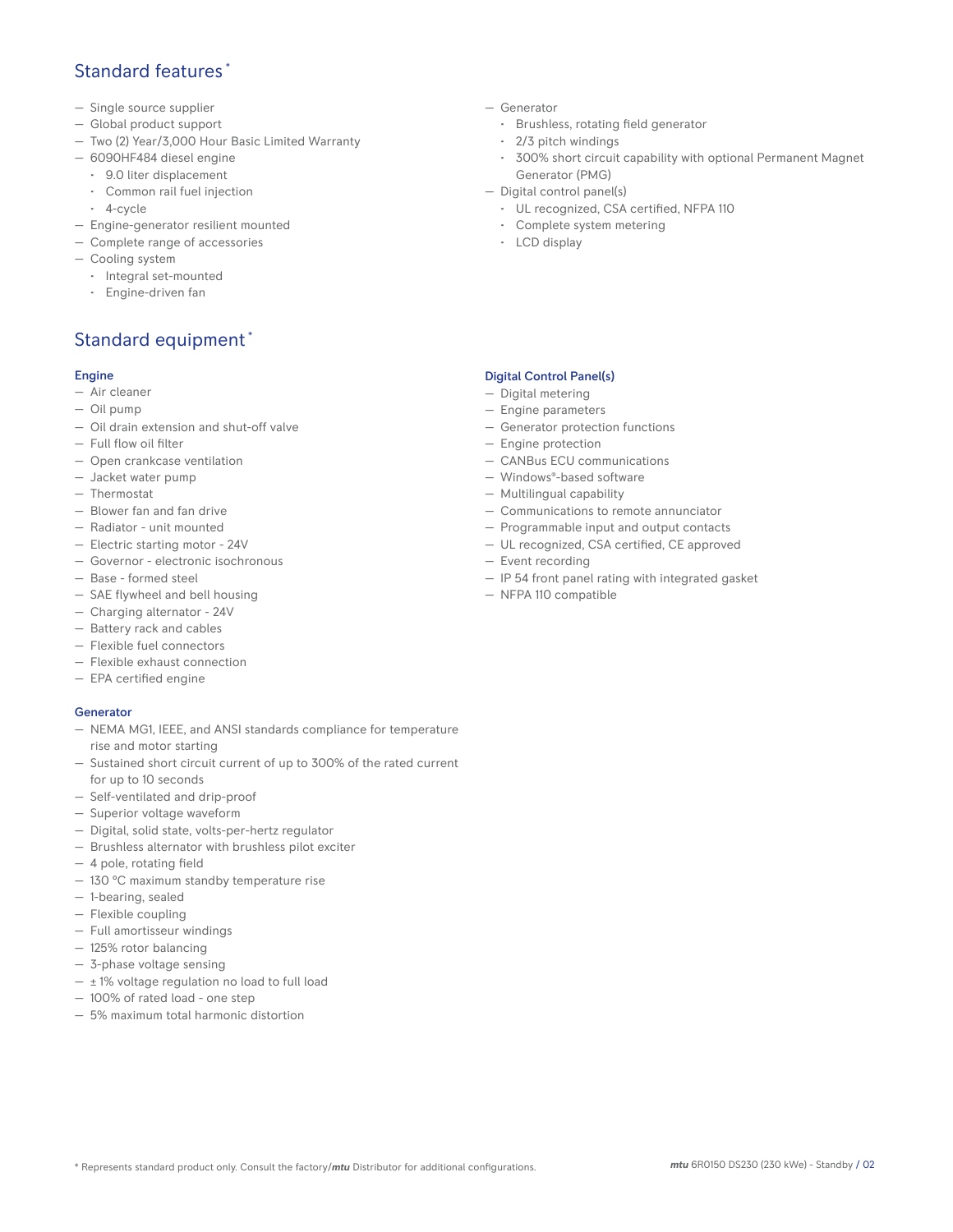# Application data

## Engine

| Manufacturer                | John Deere |
|-----------------------------|------------|
| Model                       | 6090HF484  |
| Type                        | 4-cycle    |
| Arrangement                 | 6-inline   |
| Displacement: $L (in3)$     | 9.0(549)   |
| Bore: cm (in)               | 11.84(4.7) |
| Stroke: cm (in)             | 13.6(5.4)  |
| Compression ratio           | 16:1       |
| Rated rpm                   | 1,800      |
| Engine governor             | JDEC       |
| Maximum power: kWm (bhp)    | 315 (422)  |
| Steady state frequency band | ± 0.25%    |
| Air cleaner                 | dry        |
|                             |            |

## Liquid capacity

| Total oil system: L (gal)             | 31(8.19)     |
|---------------------------------------|--------------|
| Engine jacket water capacity: L (gal) | 16(4.23)     |
| System coolant capacity: L (gal)      | 53.5 (14.13) |

## Electrical

| Electric volts DC                                            | 24  |
|--------------------------------------------------------------|-----|
| Cold cranking amps under -17.8 $^{\circ}$ C (O $^{\circ}$ F) | 950 |
| Batteries: group size                                        | .31 |
| Batteries: quantity                                          |     |
|                                                              |     |

## Fuel system

| $-10$ JIC 37 $\degree$ female |
|-------------------------------|
| $-6$ JIC 37 $^{\circ}$ female |
| 1.3(4.4)                      |
| diesel #2                     |
| 239.92 (63.38)                |
|                               |

### Fuel consumption

| At 100% of power rating: L/hr (gal/hr)<br>At 75% of power rating: L/hr (gal/hr)     | 74.3 (19.6)<br>64.2 (16.96) |
|-------------------------------------------------------------------------------------|-----------------------------|
| At 50% of power rating: L/hr (gal/hr)                                               | 45.5 (12.01)                |
| Cooling - radiator system                                                           |                             |
| Ambient capacity of radiator: °C (°F)<br>Maximum restriction of cooling air: intake | 50 (122)                    |
| and discharge side of radiator: kPa (in. H <sub>2</sub> O)                          | 0.124(0.5)                  |
| Water pump capacity: L/min (gpm)                                                    | 280 (74)                    |
| Heat rejection to coolant: kW (BTUM)                                                | 104 (5,920)                 |
| Heat rejection to air to air: kW (BTUM)                                             | 88 (5,009)                  |
| Heat radiated to ambient: kW (BTUM)                                                 | 34.1 (1,939)                |
| Fan power: kW (hp)                                                                  | 13.9 (18.6)                 |
| Air requirements                                                                    |                             |
| Aspirating: *m <sup>3</sup> /min (SCFM)                                             | 25.5 (901)                  |
| Air flow required for radiator                                                      |                             |
| cooled unit: *m <sup>3</sup> /min (SCFM)                                            | 507.6 (17,926)              |
| Remote cooled applications; air flow required for                                   |                             |
| dissipation of radiated generator set heat for a                                    |                             |
| maximum of 25 °F rise: *m <sup>3</sup> /min (SCFM)                                  | 123.8 (4,374)               |
| * Air density = $1.184 \text{ kg/m}^3$ (0.0739 lbm/ft <sup>3</sup> )                |                             |
| <b>Exhaust system</b>                                                               |                             |
| Gas temperature (stack): °C (°F)                                                    | 638 (1,180)                 |
| Gas volume at stack temperature: m <sup>3</sup> /min (CFM)                          | 59 (2,084)                  |
| Maximum allowable back pressure at                                                  |                             |
| outlet of engine, before piping: kPa (in. H <sub>2</sub> 0)                         | 7.5(30)                     |